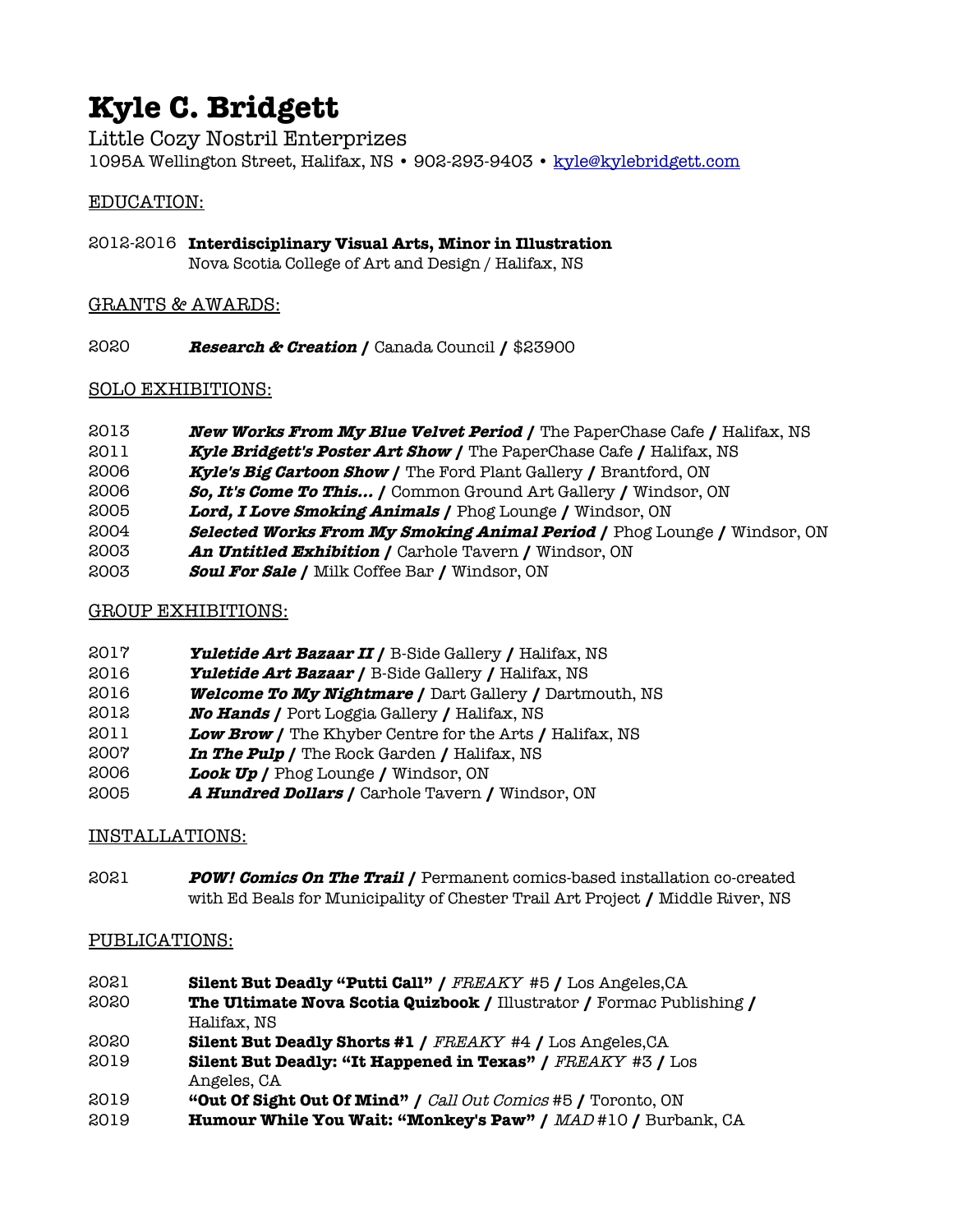| 2019      | Humour While You Wait: "Monkey Business" / MAD #7 / Burbank, CA            |
|-----------|----------------------------------------------------------------------------|
| 2018      | <b>Humour While You Wait: "Left Overs" / MAD#4 / Burbank, CA</b>           |
| 2018      | <b>Humour While You Wait: "Kid On A Plane" / MAD#3 / Burbank, CA</b>       |
| 2018      | <b>Humour While You Wait: "Missionary Position" / MAD#2 / Burbank, CA</b>  |
| 2017      | "The Process" / The Coast / Halifax, NS                                    |
| 2017      | <b>Humour While You Wait: "Roman Fly Trap" / MAD Magazine #546 /</b>       |
|           | New York, NY                                                               |
| 2017      | <b>Humour While You Wait: "Rooster Games" / MAD Magazine #545 /</b>        |
|           | New York, NY                                                               |
| 2017      | <b>"The Cover We Didn't Use" / <math>MAD</math> #544 / New York, NY</b>    |
| 2016      | <b>Contributor / Last Podcast On The Left Coloring Book / New York, NY</b> |
| 2009      | "The Adventures of Super Jaded" / KrazyBov / Vancouver, BC                 |
| 2008      | <b>Contributor /</b> CKDU Poster Colouring Book / Halifax, NS              |
| 2007      | <b>Selected works / Magnum Opus / Vancouver, BC</b>                        |
| 2004-2006 | <b>Editorial illustrations / Upfront Magazine / Windsor, ON</b>            |
| 2006      | "Upfront Funnies Vol. 2" / Upfront Magazine / Windsor, ON                  |
| 2006      | "Upfront Funnies Vol. 1" / Upfront Magazine / Windsor, ON                  |
| 2006      | "Cheese Boy in 'Shoo Fly" / Upfront Magazine / Windsor, ON                 |
| 2005      | <b>Front Cover / Upfront Magazine / Windsor, ON</b>                        |
| 2003      | Goodbunny: "Good Bye, Good Bunny" / Upfront Magazine / Windsor, ON         |
| 2003      | <b>Goodbunny: "Fun With Gus" / Upfront Magazine / Windsor, ON</b>          |

**Goodbunny: "The Most Boring Comic"/** Upfront Magazine **/** Windsor, ON

#### WEB CONTENT & PRINT ZINES:

| 2021      | <b>Caleb The Last Gamer /</b> Writer & Illustrator / Ongoing webcomic                  |
|-----------|----------------------------------------------------------------------------------------|
| 2021      | <b>The Nostril Zone /</b> Producer & Host / Thrice weekly live drawing show            |
| 2017-2021 | LCNE Official Giphy Channel / Verified Channel owner with over 700 million             |
|           | views / Media channel                                                                  |
| 2019      | <b>Two-Fisted Flatfoots / Artist &amp; co-creator with Lindsay McNiff / Print zine</b> |
| 2016-2019 | <b>Meme Zine /</b> Editor & contributor, 12 issues / Print zine                        |
| 2017      | <b>CYO Walking Bigfoot Kit / Writer &amp; illustrator / Print novelty</b>              |
| 2016      | <b>Unholy Cards Series 1: 72 Demons of the Ars Goetia / Writer &amp; illustrator /</b> |
|           | Daily web content and card series                                                      |
| 2016      | <b>Don't Murder Me! /</b> Writer & illustrator / Mini-zine                             |
| 2015      | <b>Heave Harper 2015 /</b> Writer & illustrator / Daily web series and print zine      |
| 2007-2015 | Dick Dogdick: Dog Detective / Writer & illustrator / Webcomic                          |
| 2007-2015 | <b>Madame Zelda's Zoo / Writer &amp; illustrator / Webcomic</b>                        |
| 2007-2008 | <b>The Halifax Comix Jam / Editor &amp; contributor, 13 issues / Print zine</b>        |
| 2007      | <b>Naif /</b> Editor & contributor / Print zine                                        |
| 2006      | <b>My Life in Details / Writer &amp; illustrator / Print zine</b>                      |
| 2004-2006 | <b>The Windsor Comix Jam / Editor &amp; contributor, 10 issues / Print zine</b>        |
| 2005      | <b>Goodbunny Vol. 2/</b> Writer & illustrator / Print zine                             |
|           |                                                                                        |

# **Goodbunny Vol. 1/** Writer & illustrator **/** Print zine

## ORGANIZATIONS & EVENTS:

- 2020-2021 **Art Gallery Nova Scotia /** Created and instructed youth programming **/**  Halifax, NS
- 2017-2021 **Good Robot Brewing Co. /** Design team member at craft brewery and pub **/**  Halifax, NS
- 2016-2020 **NSCAD School of Extended Studies /** Created and instructed continuing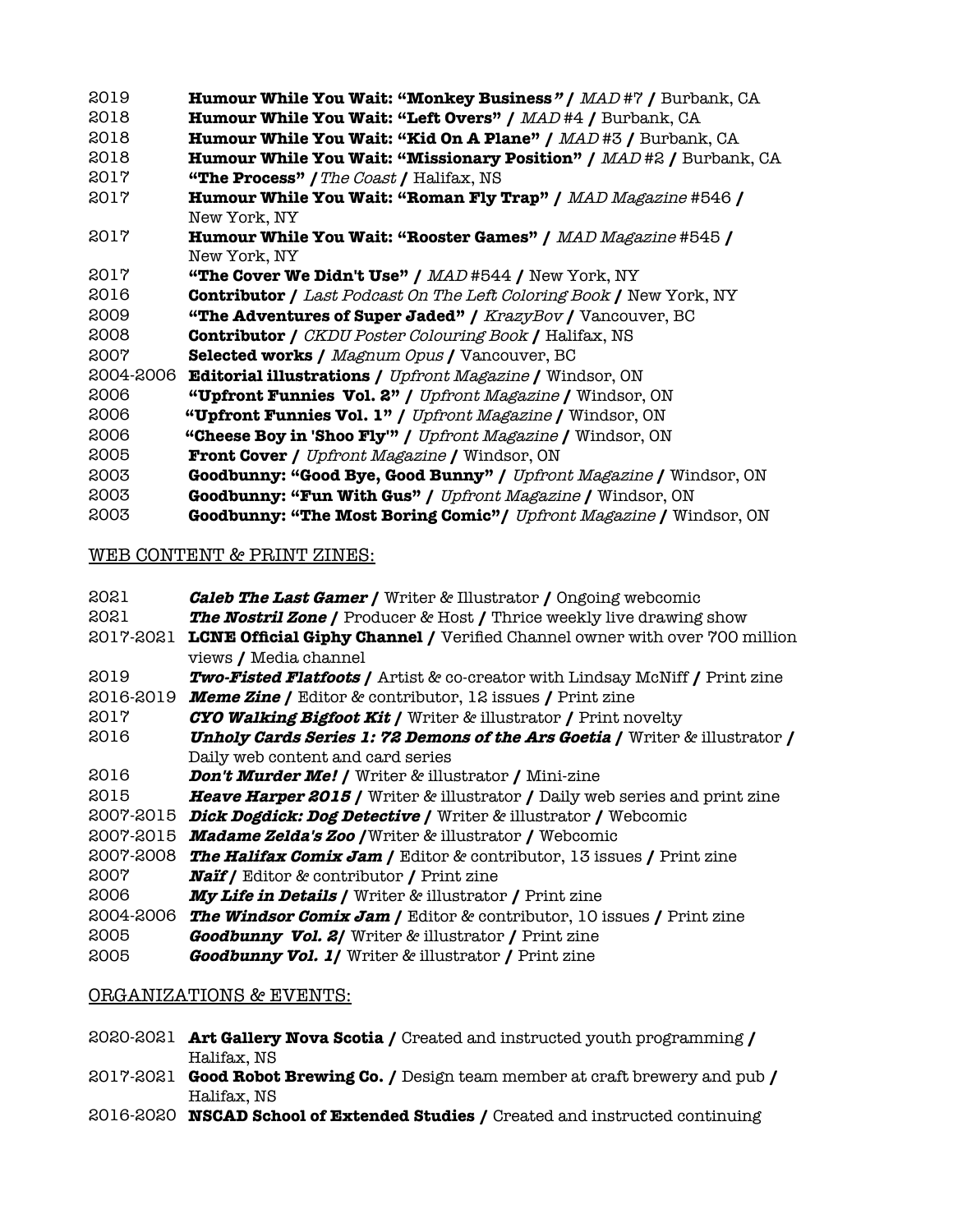education and youth programming **/** Halifax, NS

- 2016-2017 **B-Side Gallery /** Organized & curated group art shows **/** Halifax, NS
- 2007-2008 **The Halifax Comix Jam /** Founder and organizer of monthly group comicmaking event **/** Halifax, NS
- 2006-2007 **Khyber Centre for the Arts /** Gallery attendant at artist-run gallery **/** Halifax, NS
- 2003-2006 **The Windsor Comix Jam /** Organizer of monthly group comic-making event **/**  Windsor, ON
- 2005-2006 **Common Ground Gallery /** Vice-president and substitute administrator to Board of Directors of charity-status arts organization **/** Windsor, ON
- 2003-2006 **The Windsor Comix Jam /** Organizer of monthly group comic-making event **/**  Windsor, ON
- 2004-2005 **Common Ground Gallery /** Served on Board of Directors of charity-status gallery **/** Windsor, ON

#### TEACHING & WORKSHOPS:

- 2021 **Folk Art Comics /** Creator & instructor **/** Six-week online comicsthemed art project for ArtSmarts artists in the classroom programming **/** Art Gallery of Nova Scotia **/** Halifax, NS
- 2017-2020 **Teen Art Studio /** Instructor **/** Ten-week general studio arts course for teens 11-14 **/** NSCAD School of Extended Studies **/** Halifax, NS
- 2017-2020 **Doodling For Adults /** Creator & instructor **/** Eight-week continuing education studio course for adults about doodling techniques **/** NSCAD School of Extended Studies **/** Halifax, NS
- 2019 **Animation Concepts /** Creator & instructor **/** Week long Summer Camp for teens 10-13 exploring animation concepts and techniques**/** NSCAD School of Extended Studies Youth Programming **/** Halifax, NS
- 2017-2019 **Comics & Sequential Art /** Creator & instructor **/** Eight-week continuing education studio course for adults about the history and production of comics **/** NSCAD School of Extended Studies **/** Halifax, NS
- 2017-2019 **Doodling For Adults /** Creator & instructor **/** Eight-week continuing education studio course for adults about doodling techniques **/** NSCAD School of Extended Studies **/** Halifax, NS
- 2017-2019 **Advanced Cartoons, Comics & Doodling /** Creator & instructor **/** Fullweek camp-style course for kids 9-11 exploring cartooning and comics **/**  NSCAD School of Extended Studies Youth Programming **/** Halifax, NS
- 2017-2019 **Board Game Design /** Creator & instructor **/** Week-long course for 12- 14 year olds about designing tabletop board games**/** NSCAD School of Extended Studies Youth Programming **/** Halifax, NS
- 2017-2019 **Graphic Novel FUNdamentals /** Creator & instructor **/** Seven-week evening studio course for teens 14+ about approaches to comic-making **/** NSCAD School of Extended Studies Youth Programming **/** Halifax, NS
- 2017-2019 **Comics & Zine-Making Camp Edition /** Creator & instructor **/** Two weeklong zine-making camps for 10-13 and 14+ with a table at the Dartmouth Comics Arts Festival **/** NSCAD School of Extended Studies Youth Programming **/** Halifax, NS
- 2016-2019 **Comics & Zine-Making /** Creator & instructor **/** Eight-week evening course about zine making and comics for teens 14+ **/** NSCAD School of Extended Studies Youth Programming **/** Halifax, NS
- 2007 **Comics Are Easy! /** Creator & instructor **/** Comics-themed workshop aimed at preteens **/** Halifax Central Library & Cole Harbour Public Library **/** Halifax, NS